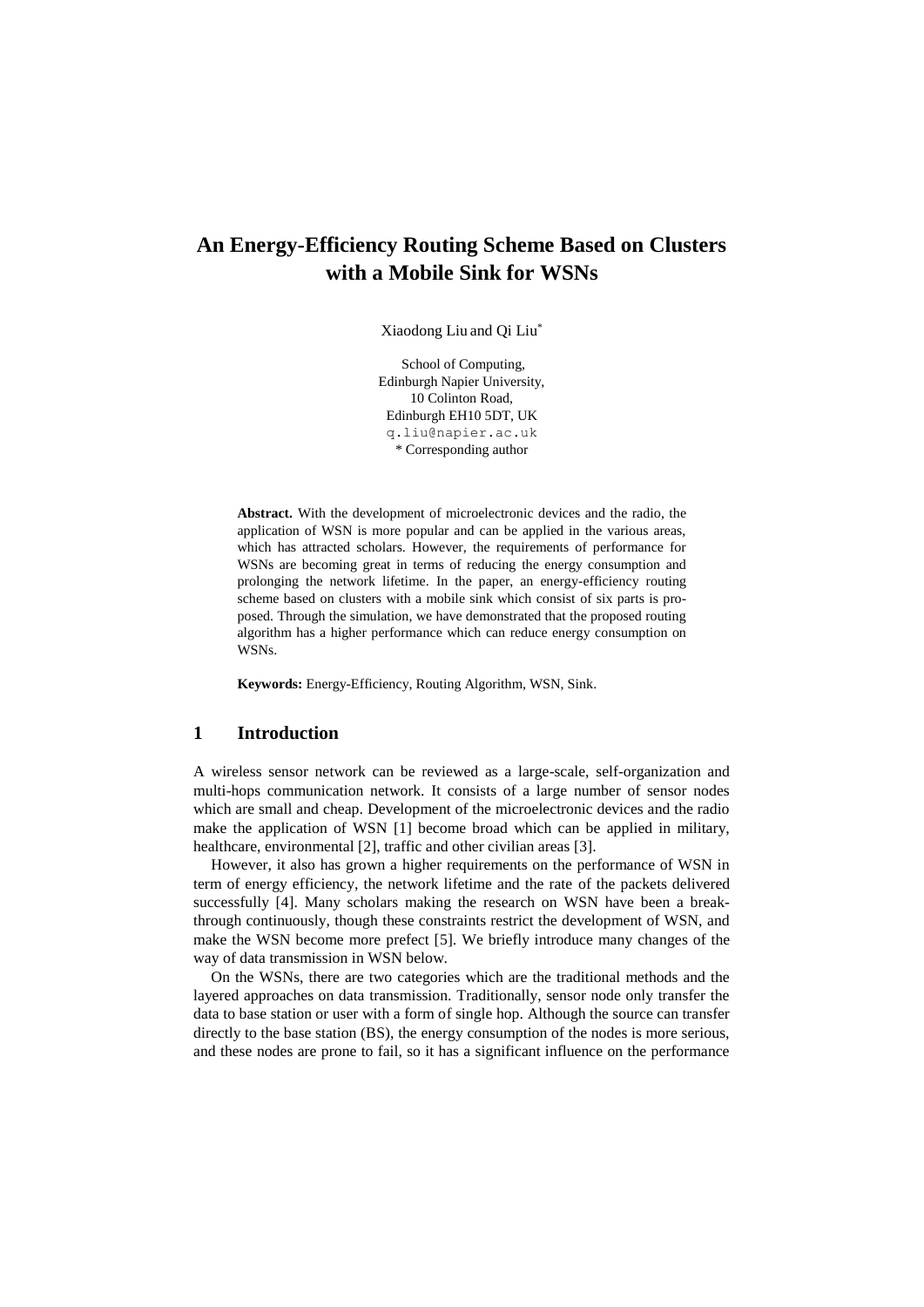of WSN. Therefore, the communication mode of multi-hops is introduced that data is transmitted from source to BS indirectly. Compared with the traditional mode, the mode is more energy-efficient and can prolong the network life. For the further improvements, the sink which has more energy than general nodes is introduced into WSN. The sink is responsible for collecting the data from sources and aggregating the data, and then transmitting these aggregated data to BS or user. This kind of transmission mode can obviously save energy and prolong the network lifetime. It is can be said that the introduction of the sink is a significant breakthrough for WSNs. With the further research, the mode of the sink which can move in the network is proposed [6], so that it can save energy compared with the static sink in the network. For the movement of the sink [7], the assumption is that the sink move with a constant speed and along the predetermined routing at the beginning. The source can predict [8] the mobile trajectory of the sink and transmit data to the position predicted [9] advance, when the sink moves near the position, it can receive the data directly. These modes of data transmissions can save energy to a great extent. With the through research, the approach that multi sinks [10] can be used in network is proposed which can significantly increase the efficiency of data transmission and reduce the delay.

In the paper, we propose an energy-efficiency routing algorithm based on clusters with a mobile sink. In our scheme, data transmission is in the communication mode of multi-hops and sensor nodes are deployed at random in an environment of rectangular. The optimal routing will be acquired through our scheme. Compared with other routing algorithms [11][12][13], our proposed algorithm can improve the efficiency of data transmission on WSNs.

The rest of the paper is organized as follows. The system model is described in Section 2. Section 3, we describe our proposed algorithm in detail. Then the simulation and evaluation are presented in Section 4, and Section 5 concludes our paper.

# **2 System Model**

In the section, the system model that we used in our scheme is introduced. First, many basic assumptions of the system model are introduced, then the network model is presented, finally we describe the energy model.

#### **2.1 Basic Assumption**

Before describing the network and energy model, many assumptions in our scheme are proposed as follows:

- All sensor nodes are randomly deployed in a regular rectangle network.
- For distinguishing with sensor nodes, each node has the unique identifier.
- In our scheme, the energy consumption of data transmission between the sink and the BS can be ignored.
- In the same region, if one node is selected as the relay node, then it cannot be the major node.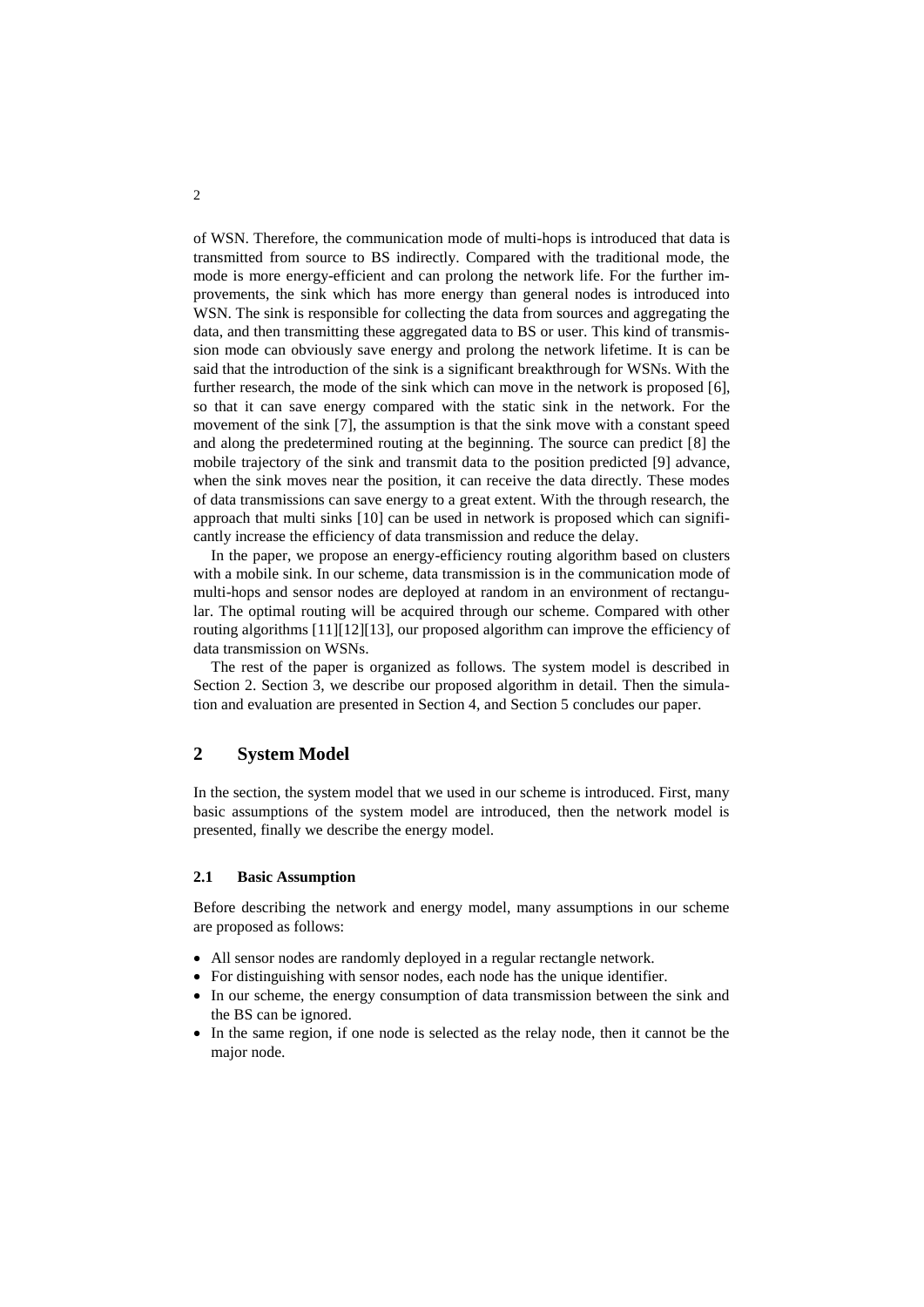• In the first round of the routing, the energy of the whole nodes is enough to support data transmission of this round.

#### **2.2 Network Model**

The WSN is formed through randomly deploying the sensor nodes into a rectangle, which is expressed as a graph 'G= $\langle V, K \rangle$ ' where V represents the each node and K represents the weight between two adjacent nodes. For example, k(i, j)represent the distance between the node i and it's adjacent node j. Then, the network will be divided into several regions and the regulation of classification will be introduced in detail in section 3.

### **2.3 Energy Model**

In our scheme, the first radio energy model is adopted. Then, many parameters used in our proposed algorithm are introduced and their meaning as showing in the following Table 1.

**Table 1.** The parameters and their descriptions

| <b>Notation</b> | Description                                                 |
|-----------------|-------------------------------------------------------------|
| $E_{0}$         | the initial energy of general sensor node                   |
| $E_{elec}$      | the energy consumption of running the radio device (nj/bit) |
| L               | the length of data transmission(bit)                        |
| N               | the total number of sensor nodes                            |
|                 | the speed of the mobile sink                                |
| $d_{ij}$        | the distance between node i and node j                      |
| $d_0$           | a distance threshold that we set                            |

The energy consumption of data transmission is based on the distance between the node *i* and the node *j*, so we set up a distance threshold called *d0*, if the distance between the node *i* and the node *j* is less than the d0, then a free space model is adopted to calculate the energy consumption by the  $d_{ij}^2$ , otherwise we adopt the multi-path fading channel model to calculate the energy consumption by the  $d_{ij}^4$ . So the energy consumption of data transmission can be expressed as follows based on the distance between two nodes.

$$
E_{Tx}(l,d) = \begin{cases} lE_{elec} + l\varepsilon_{fs}d^2, d < d_0\\ lE_{elec} + l\varepsilon_{mp}d^4, d > = d_0 \end{cases}
$$
 (1)

And the energy consumption of receiving data can use the following formula to express.

$$
E_{Rx}(l) = lE_{elec}
$$
 (2)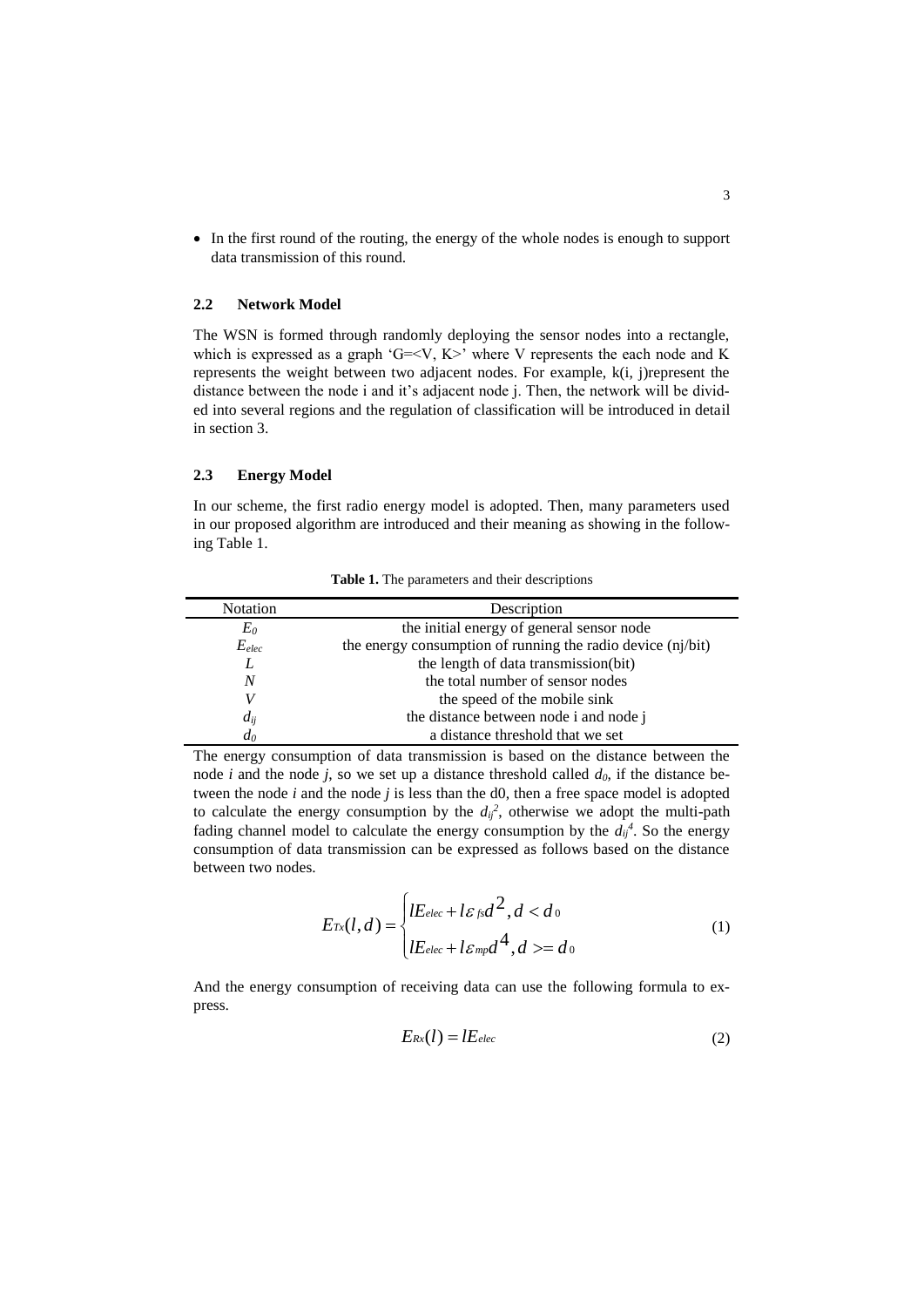Hence, the total energy consumption of transmission and receiving data can be expressed as

$$
E = E_{Tx} + E_{Rx} \tag{3}
$$

# **3 Our Proposed Algorithm**

In the paper, an energy-efficiency routing algorithm based on clusters with a mobile sink is proposed. In this section, our proposed scheme is described in detail as follows, which consists of six parts.

### **3.1 Network Partition**

In this part, the regulation of network partition is described and it is a reference to [12]. In our paper, the number of the regions which is said to k is determined by the 5% of the sensor nodes and k can be expressed as the following formula:

$$
k = \begin{cases} 4, N \times 5\% <= 5 \\ 9, 5 < N \times 5\% <= 10 \\ 16, 10 < N \times 5\% <= 15 \\ 25, 15 < N \times 5\% <= 20 \\ \dots & \dots \end{cases} \tag{4}
$$

#### **3.2 Mobile Strategy of the Sink**

The sink moves at the fixed speed along the predetermined routing in the deployed sensor networks. The sink can receive data request from the base station, and then begins to select the relay node. When the relay node is determined, the sink will sojourn at position near the relay node and collects the data from the source according to 3.6.

#### **3.3 Selection of Relay Node**

In our scheme, the selection of the relay node has two stages, the first stage is to select these nodes of the distance inside r0 between the sink and it adjacent node through the signal strength of nodes with the RSSI, the second is to select the maximum residual energy node as the relay node among these nodes according to the first stage. If the residual energy of nodes is the same, the node with the minimum identifier is as the relay node.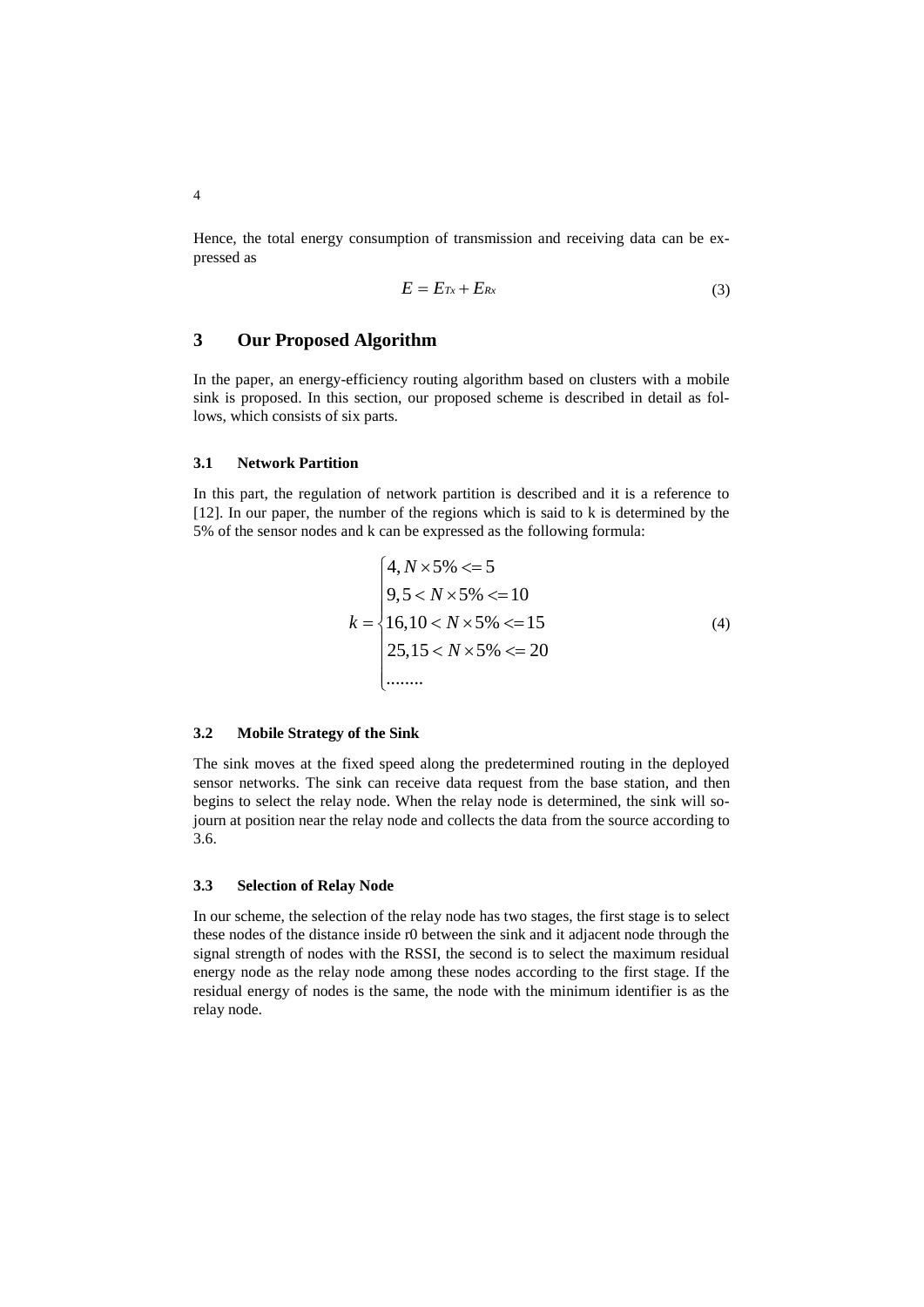#### **3.4 Selection of Major Node**

Selection of the major node is dependent on the residual energy and the identifier of the node. First, the node which near to the center of the region can be regarded as the major node, and then it broadcasts a data packet which includes residual energy and identifier to neighbors. It needs to compare the residual energy and the identifier with neighbors for selecting the most suitable major node. If the residual energy of neighbor nodes is less than it, then it continues to compare with other adjacent nodes until all the nodes are involved in the comparison.

#### **3.5 Routing Determining**

In this part, the routing determining is described. When relay node is determined by the sink, the sink will broadcast the data packet named that which has the data to the whole network through the relay node. The data packet includes not only the requested data information, but also the current position of the sink. If a node receives the data packet, it will reply the packet of 'I have the packet' to the relay node along the reverse path and record the location of the relay node. At this time, it can be regarded as the source.

Since the source is determined, it sends a packet to next hop which is determined by the following regulation on the direction of the relay node according to the location of the relay node and itself.

The regulation of the routing is as follows:

- 1. calculating the distance between the source and it adjacent node to determine which node is the nearest to the source according to the signal strength of RSSI, then adding the identifier of the node that is nearest to the source into the routing table;
- 2. considering the node according to 1), the source sends a packet to the node which concludes updated information. the node also calculate the distance between the node and adjacent nodes to judge which node is closest to the node, then adding the identifier of new node in to the routing table;
- 3. considering the new node according to 2), the node sends the packet to the new node which concludes the latest hop count, the distance and the routing table;
- 4. repeating 2 and 3, until taking the all node on the direction of the relay node into account. At this time, the relay node sends a data packet of conformation which is set as OK along the reverse of the routing to show that the relay node has known the routing and the source can transmit the data to the relay node along the routing.

#### **3.6 Data Transmission**

In this part, the regulation of data transmission for our scheme is detailed described from the source to the sink as follows:

1) when the region which the sink sojourns at and the region that the source located is the same, the major node is responsible for collecting the data from the source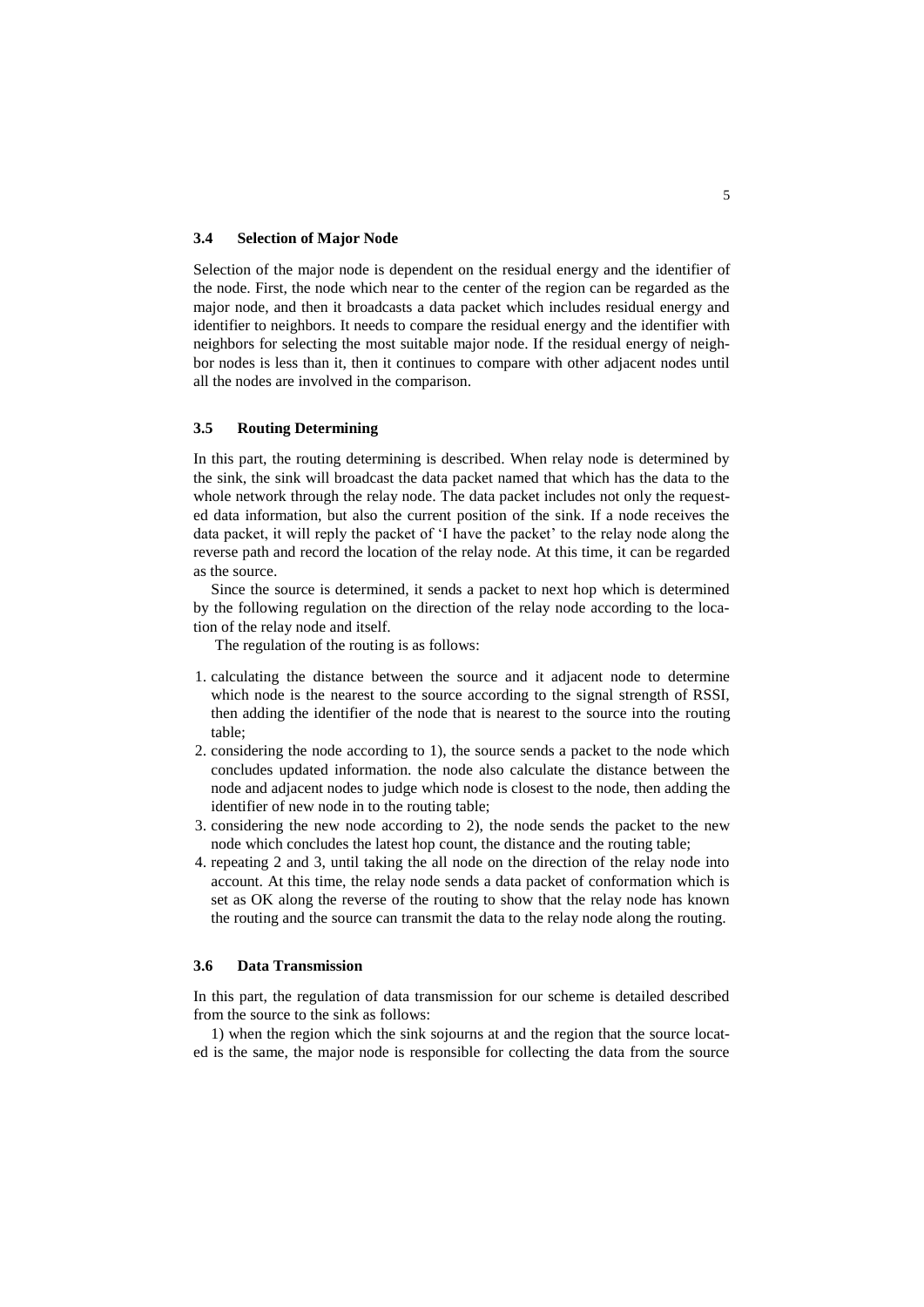and aggregating them in together. Then the shortest routing is constructed from the major node to the relay node. The aggregated data is transmitted from the major node to the relay node along the routing, finally the data is transmitted to the sink by the relay node;

2) when the region which the sink sojourns at and the region that the source located is not the same, but the two regions are adjacent. First the major node of the region which the source locates in collects the data from the source and aggregate them. There are two kinds ways of next data transmission which are shown on Fig. 1 and Fig. 2;

- with major node: first is that the major node directly transmits the aggregated data to the major node of the region which the relay node locates in. When the major node of the region which the relay node locates in receives the aggregated data, then the sink collects these data.
- without major node: second is that data transmission is without the major node of the region where the relay node located. It is means that the relay node directly collects the data from the major node. In this case, the data is directly transmitted from the major node to the relay node, and finally is sent to the sink.

3) when the region which the sink sojourns at and the region that the source located is not the same, but the two regions are not adjacent. First for the each region, the major node of these regions collects the data from the source and aggregates them together. Then the routing is constructed by these major nodes in addition to the major node of the region which the relay node located. The aggregated data is transmitted from the first major node to the major node of the last hop region which the relay node located. Finally, the sink collects the aggregated data according to 2).



**Fig. 1.** Data transmission with major node



**Fig. 2.** Data transmission without major node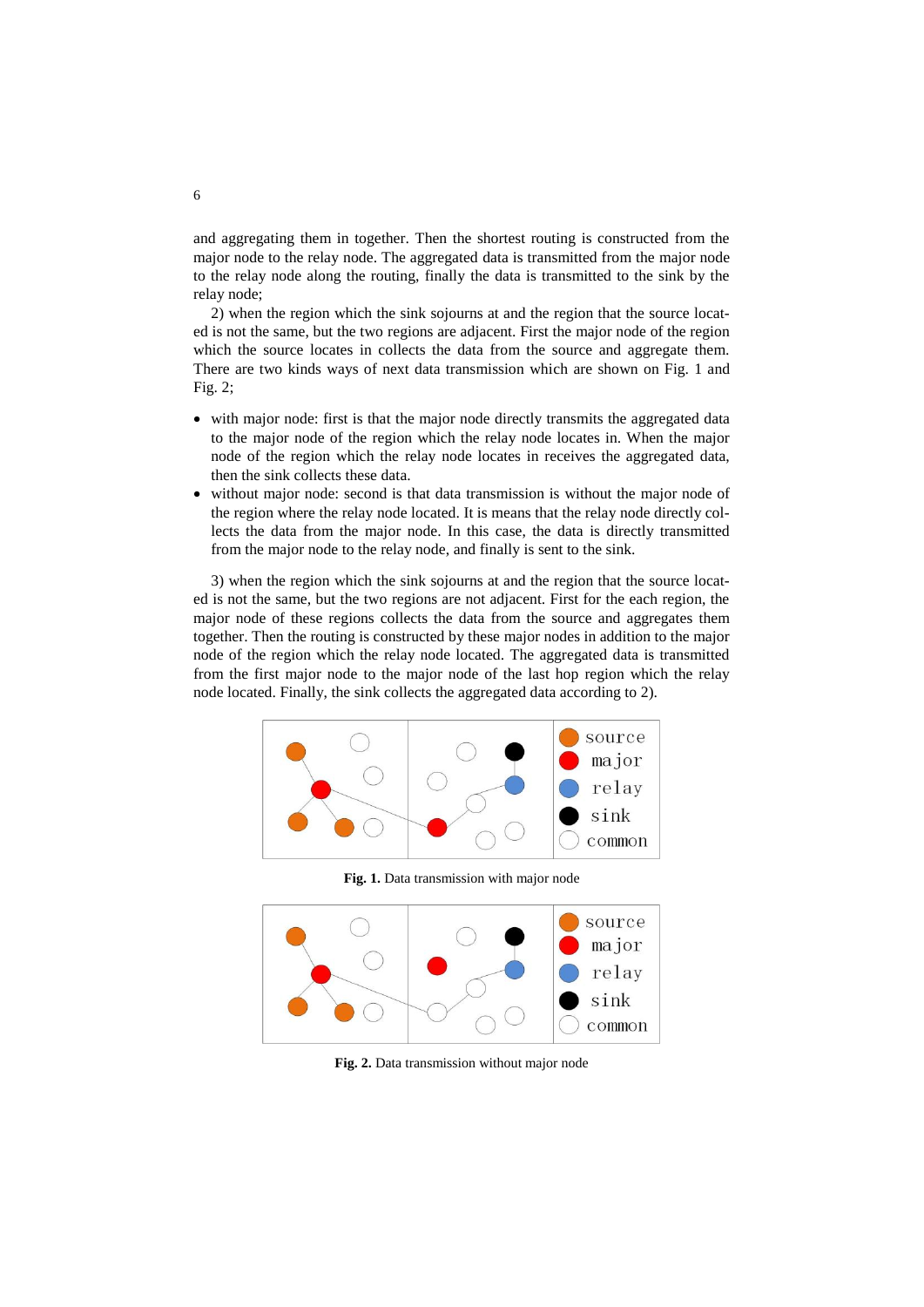# **4 Performance Evaluation**

In this section, the simulation is conducted on the MATLAB and the experimental results is evaluated and analyzed for the performance of the routing scheme.

### **4.1 Simulation Environment**

In our experiment, the number of the sensor nodes is set to 500, and then the value of several parameters we used is shown on the Table 2

| Parameter  | Value           |
|------------|-----------------|
| N          | 500             |
| R          | 300m            |
| $E_0$      | 2J              |
| $E_{elec}$ | $50nJ/b$ it     |
|            | 500 <i>bits</i> |
| ν          | 1m/s            |

**Table 2.** The value of several parameters

### **4.2 Performance Evaluation**

Here, in order to determine to select the appropriate way on data transmission, through the energy consumption of two ways which are shown on Fig. 3. The energy consumption depends on the distance between the major node and the relay node, so judging to how to use which kind ways of data transmission according the energy consumption. We can see from the Fig. 3, these two ways have the convergence value. When the distance between the major node and the relay node is less than the convergence value, the second way is adopted in data transmission, or else adopting the first way.

For our scheme, these constraints of the residual energy in our proposed algorithm are compared with that of the MEAR [11], VGDRA [12] and IAR [13], since these factors are important for evaluating the performance of the network.

The residual energy of four algorithms is compared which are shown on Fig. 4. The residual energy is determined through the rounds of the data transmission.

Through the Fig. 4, we can see that the residual energy of nodes that we proposed algorithm is more than residual energy of other algorithms. That is means the energy consumption on the network for our proposed algorithm is less compared with other algorithms. It is obviously that the energy consumes faster than our proposed algorithm for the MEAR.

The Fig. 5 shows the comparison of the packets delivered successfully for the four algorithms. The number of packets delivered successfully also is an important factor to measure the performance of the network. Here, through judging the number of the packets delivered successfully after many rounds of data transmission, to compare the four algorithms on the performance of the network.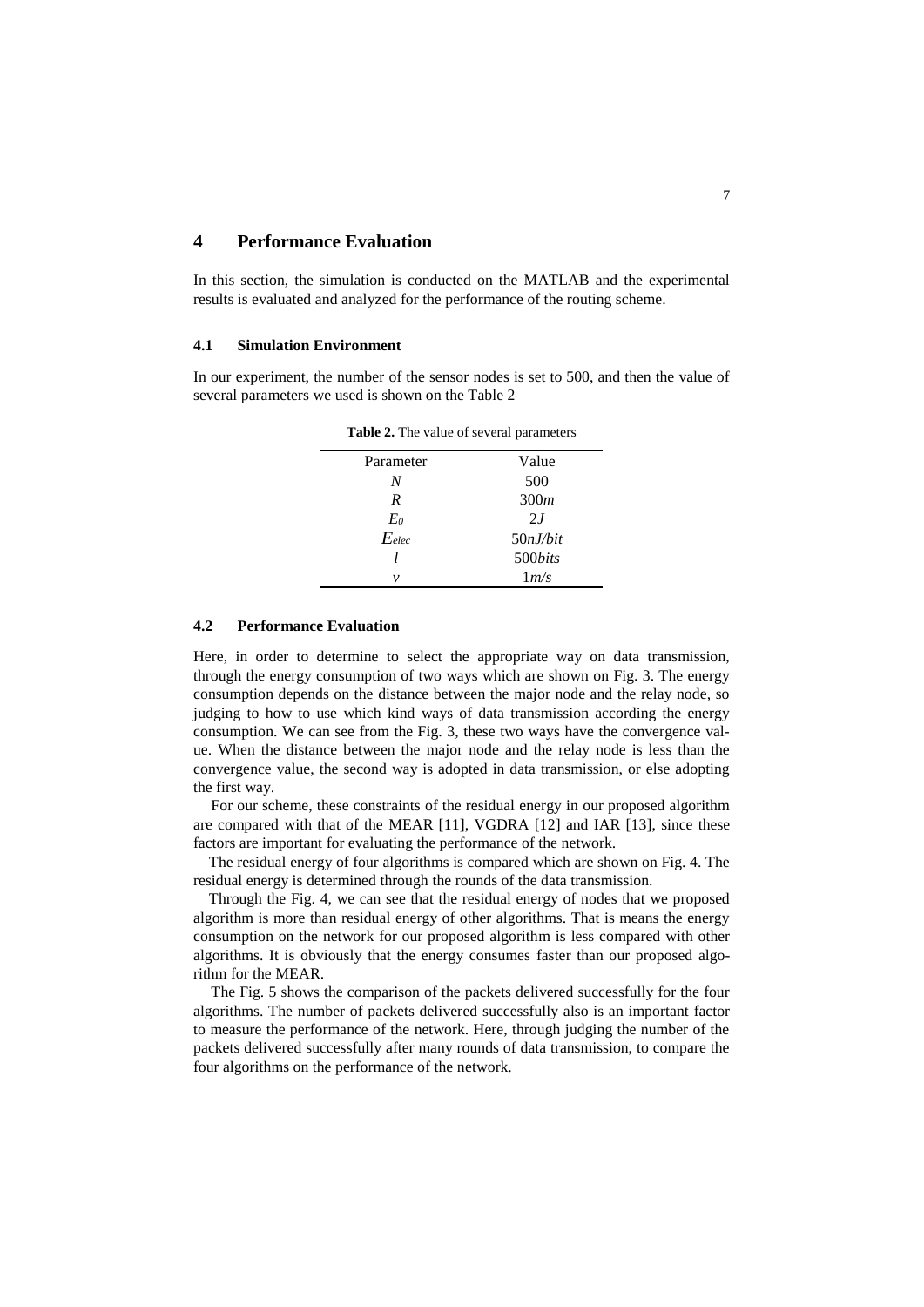

**Fig. 4.** Residual energy of the four algorithms

According to the Fig. 5, we can conclude that the number of the packets delivered successfully of our proposed algorithm is obviously larger than the other algorithms.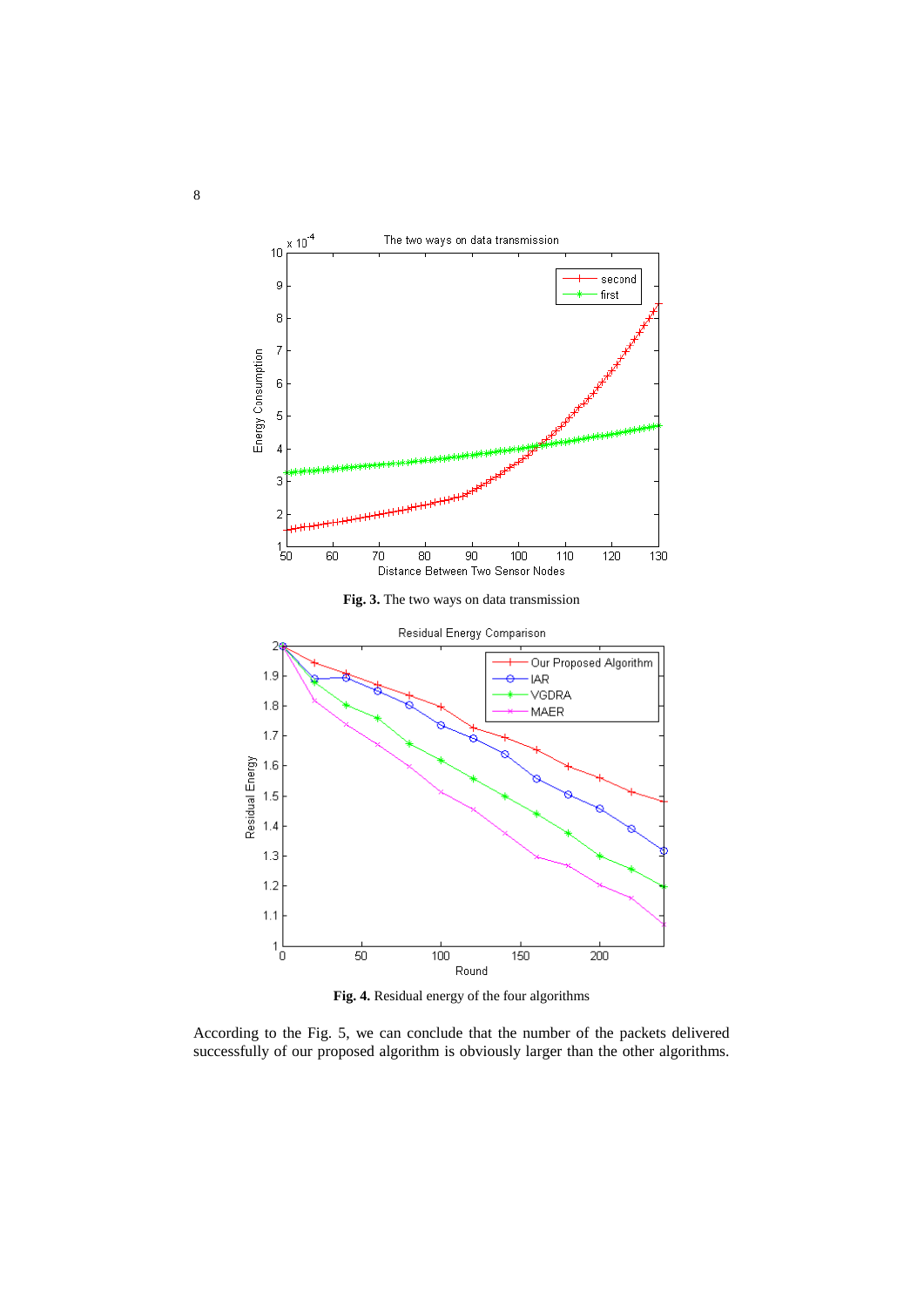The number of the packets delivered successfully is larger than the MEAR, but is little than the VGDRA and is significantly little than our proposed algorithm. This suggests that our proposed algorithm has the best performance on the packets delivered successfully compared with other algorithms.



**Fig. 5.** Packets delivered successfully of the four algorithms

# **5 Conclusion**

In this paper, the energy-efficiency routing scheme based on clusters with a mobile sink for WSNs is proposed. Compared with other algorithms, our proposed scheme has the less energy consumption. So it is effective to improve the performance on the sensor network.

However, it is not enough for conducting the evaluation in an ideal environment. We ignore several factors and many parameters. In the future, we will try our best to take these factors into account for the further research

### **Acknowledgment**

This work has received funding from the European Union's Horizon 2020 research and innovation programme under the Marie Sklodowska-Curie grant agreement No 701697.